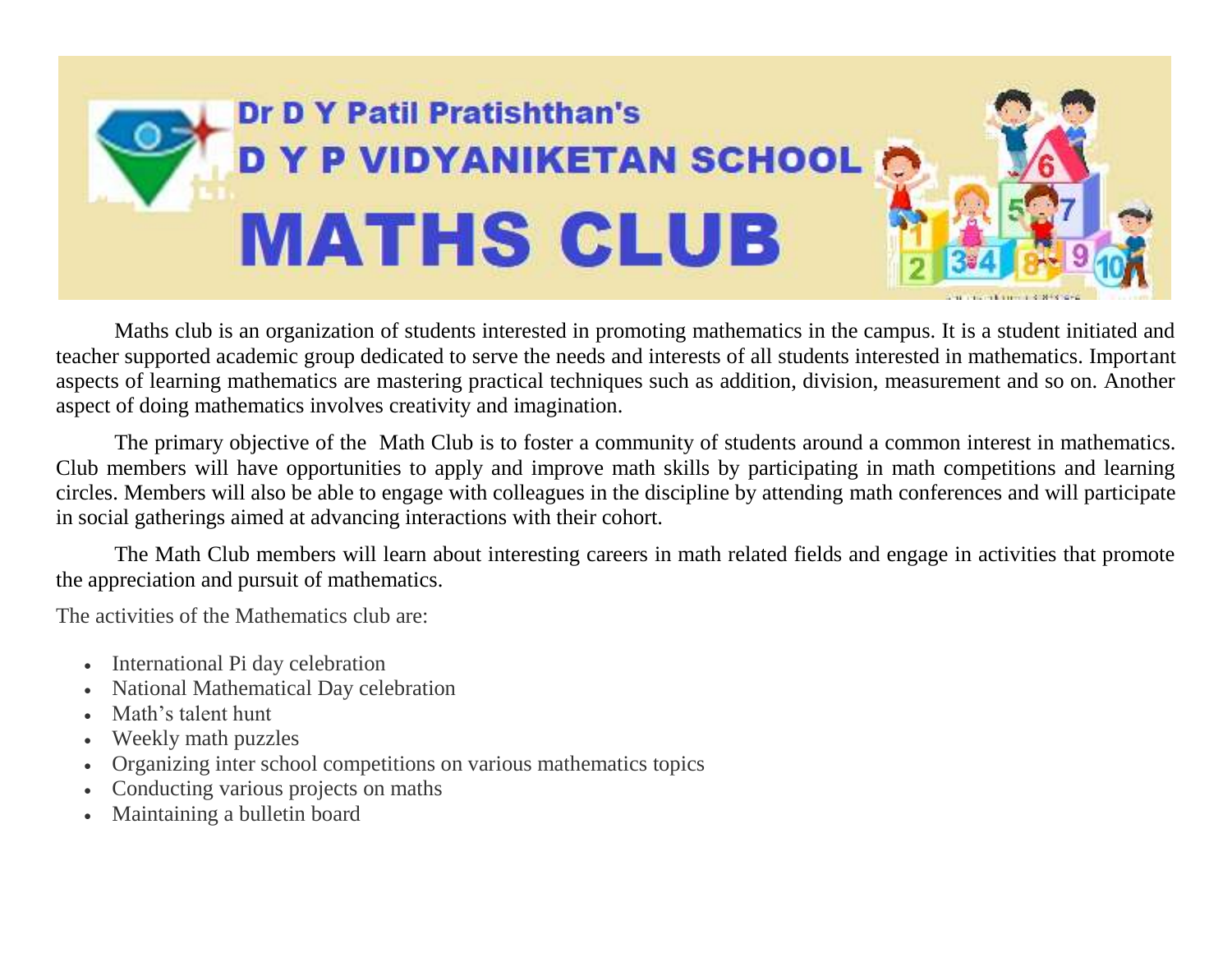## Math Club Committee members

## **Teacher's Committee**

- K.Manorama Secretary
- Smita Patil Vice Secretary
- Pornima Shingade Notice board incharge
- Snehal Alwekar Activities Incharge

## **Student Committee**

| S.No | Name of the student | Std                     | Post                  |
|------|---------------------|-------------------------|-----------------------|
| 1.   | Pruthviraj Patil    | <b>VIII</b>             | Secretary             |
| 2.   | Arjun Ghatge        | <b>VIII</b>             | Vice secretary        |
| 3.   | Parth Lali          | VII                     | Notice board incharge |
| 4.   | Ravish Nimje        | VII                     | Activity incharge     |
| 5.   | Navya Koyyana       | VII                     | Member                |
| 6.   | Srinidhi Maddula    | VII                     | Member                |
| 7.   | Riya Khade          | <b>VII</b>              | Member                |
| 8.   | Manali Kandurkar    | <b>VI</b>               | Member                |
| 9.   | Madhura Powar       | <b>VI</b>               | Member                |
| 10.  | Saksham Patil       | VI                      | Member                |
| 11.  | Shriniwas Sasne     | <b>VI</b>               | Member                |
| 12.  | Shreyansh Shinde    | $\overline{\mathsf{V}}$ | Member                |
| 13.  | Aryan Moraskar      | $\overline{\mathsf{V}}$ | Member                |
| 14.  | Vishnutej Kotakonda | $\overline{\mathsf{V}}$ | Member                |
| 15.  | Shambhavi Kulkarni  | $\overline{\mathsf{V}}$ | Member                |